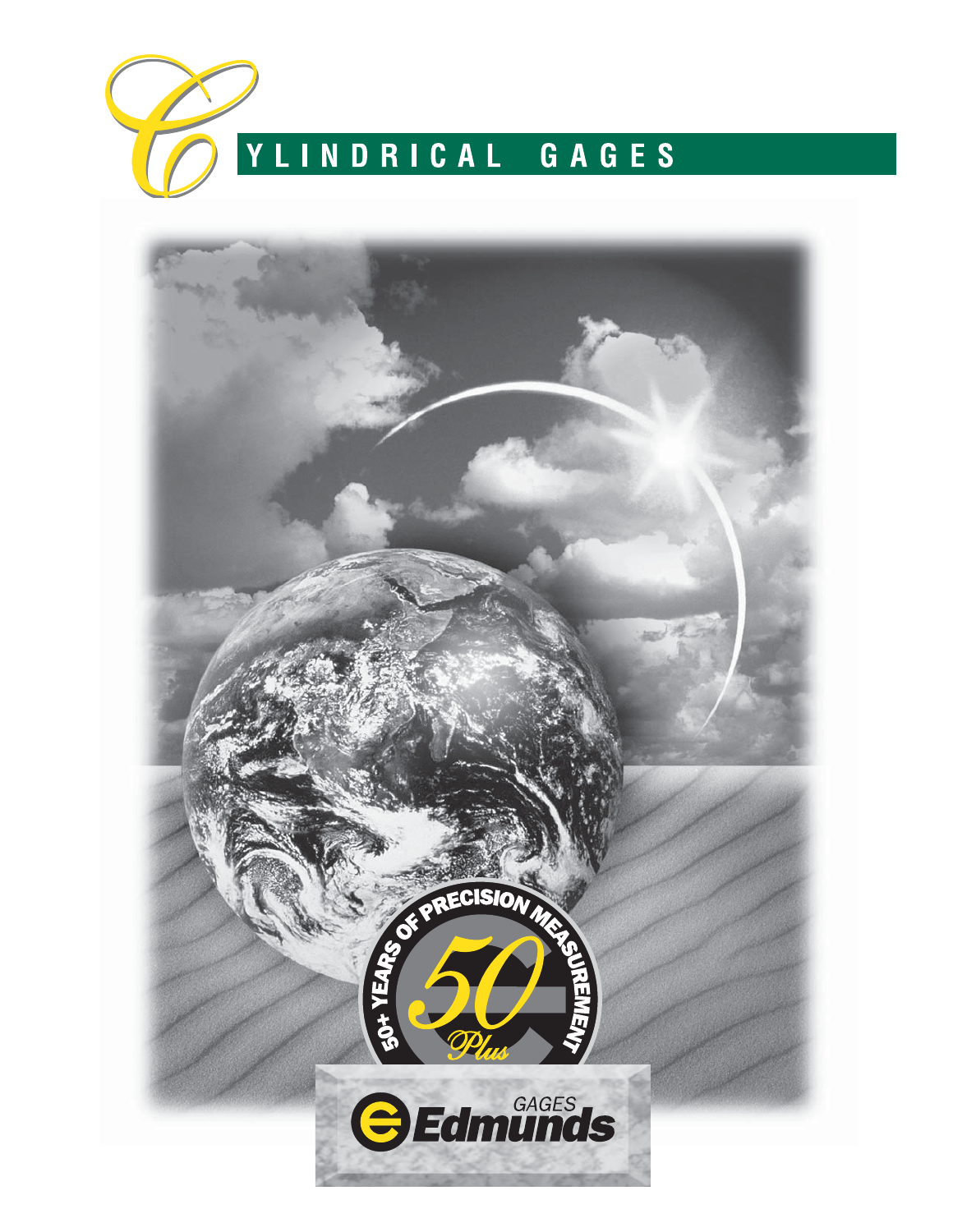

| Are All Cylindrical Gages Created Equal?  2 |  |
|---------------------------------------------|--|
|                                             |  |
|                                             |  |
|                                             |  |
|                                             |  |
|                                             |  |
|                                             |  |



All prices are listed in U.S. dollars. Prices are net 30 days. FOB Farmington, CT. They are subject to change without notice.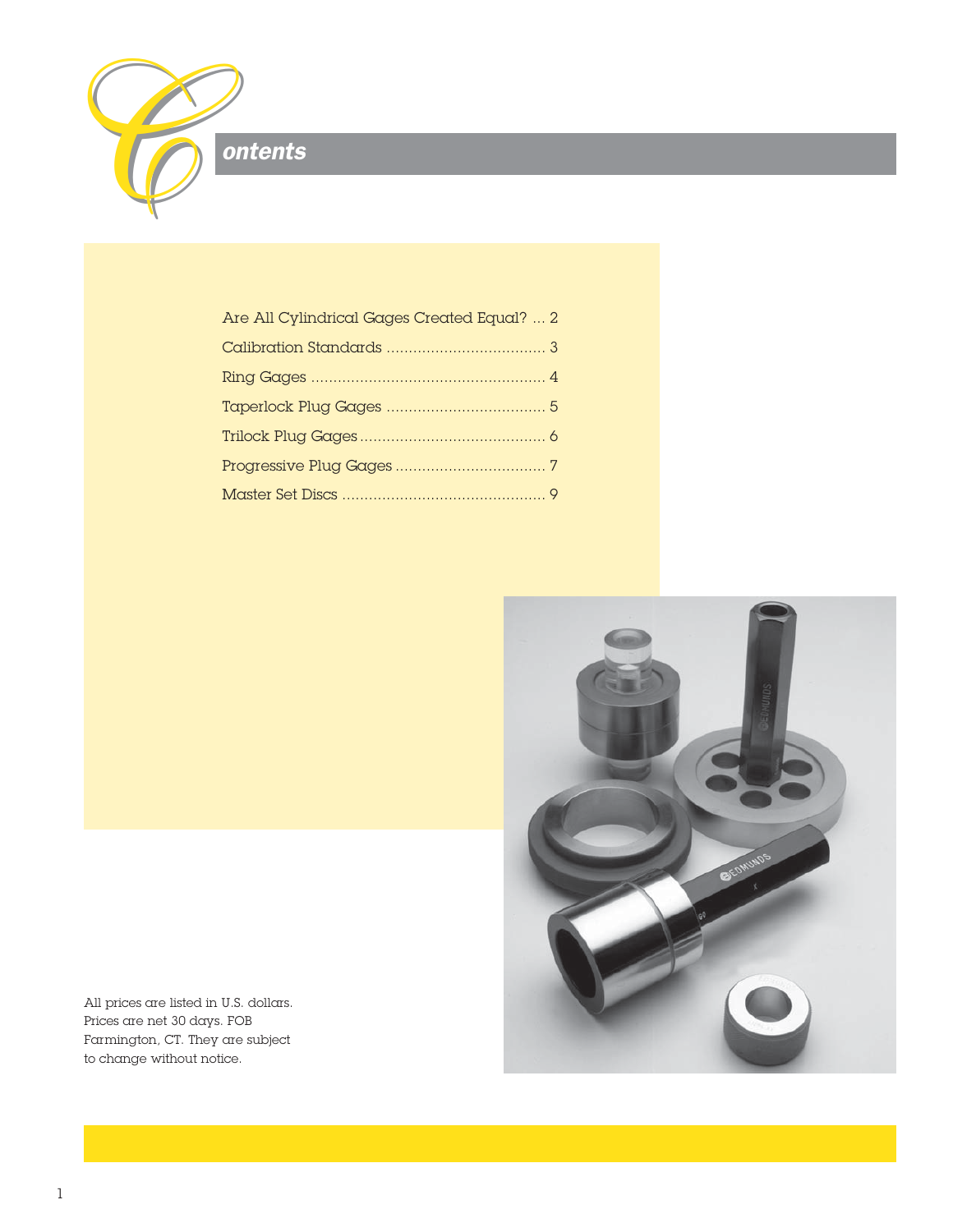

### re all cylindrical gages created equal?

At Edmunds Gages, we believe that answer is an emphatic "no." Cylindrical gages, however, are too often viewed as commodity items that are purchased on price and delivery. We'd like you to consider the Edmunds difference in cylindrical gage manufacturing.

#### *Going to the depths of measurement. A brief look back.*

Edmunds Gages was founded upon cylindrical gage measurement. We established a premier gage lab approved by the National Institute of Standards and Technology. Soon we began producing rings, plugs, and discs ourselves. These are used as "go/no-go" gages for cylindrical parts and as masters for calibrating other gages. Then we went deeper. We developed our own line of gage block and universal comparators to calibrate the masters. Next we went even further into the realm of measurement technology smaller than onemillionth of an inch. Our Sub-Millionths Metrology Laboratory is considered among the finest in the world. At the end of this catalog, you'll find a listing of our current products and services.

#### *The Edmunds difference.*

#### The material. It better be good.

It is critical that cylindrical material be stable and hard. We only use superb quality tool steels such as O1 or Alloy Steels such as 8620 and heat treat our steel blanks to a minimum of 58RC. We also carefully inspect our incoming material to ensure adherence to the hardening specifications.

#### The stabilization process. Hot and cold by extremes.

Subsequent grinding operations can introduce heat and stress. Edmunds eliminates material fluctuations by putting blanks through  $\alpha$  stabilization process, which involves cycling them through temperature extremes from -130˚ F. to +300˚ F.

Precision lapping. The personal touch.

"Lapping" is the finishing process that removes small amounts of material from the gage surface to bring it within its final tolerance limits. It is the final procedure in cylindrical gage manufacturing and of parmount importance. Our lappers can practically "feel" a millionth of an inch in our dedicated, temperture-controlled lapping room.

Inspection with NIST-traceable gages. In a cool lab.

Even though our gages are inspected for size and class plus cleaned several times, we think it's important that we go through another inspection procedure in our separate metrology lab. There, environmental conditions are constantly held and recorded to a strict, cool 68° F. ( $\pm$ 1/2°) and relative humidity between 30-50%. The masters used in the Edmunds Sub-millionths Metrology Lab are directly traceable to NIST.

- 100% sampling. All or nothing. To ensure the utmost integrity of the cylindricals we supply to you, we scrutinize each and every one before shipping.
- Certification of class and size. Get the whole story.

When specified, we can supply a Certification of Class or a Certification of Size. The size document provides actual size deviations from nominal for calibration points in two axes and three planes for each  $\alpha$ xis for a total of six readings. Edmunds also supplies a Statement of Uncertainty for the readings given and a Statement of Direct Traceability to NIST. These reports are complete in every way and meet or exceed all quality directives from ISO, OS -900 series, ISO10012, ANSI/NCSL Z-540-1, ISO Guide 25, including A2LA and NVLAP accreditation groups.

Wouldn't you rather have cylindricals that are manufactured the Edmunds Gages way?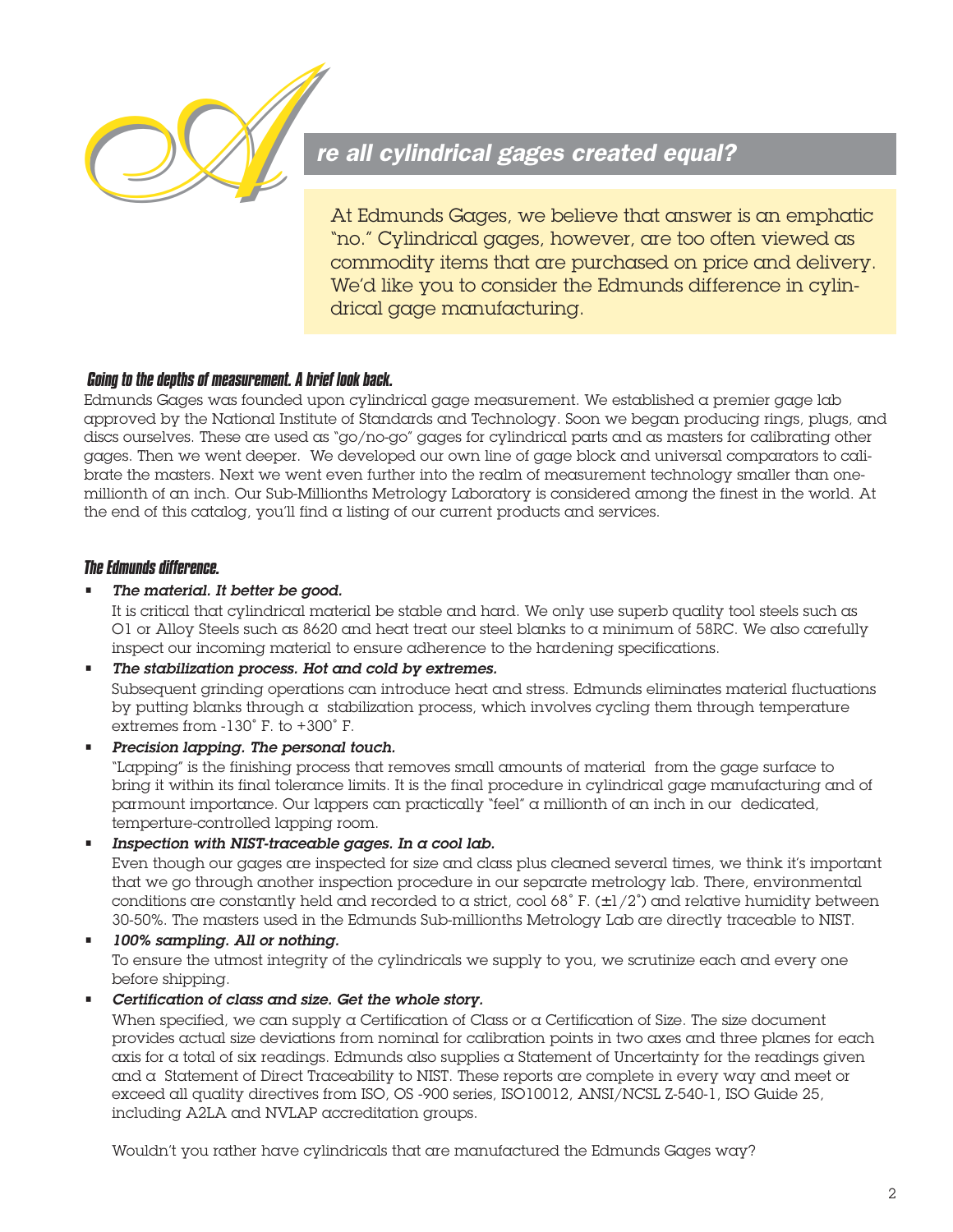alibration Standards

| dmund                                                                                                                                                                                                                         |                                                                                                                                                                                                                                                                                                                                                                                                                                                                                                                                                                                                                                                                                                                |
|-------------------------------------------------------------------------------------------------------------------------------------------------------------------------------------------------------------------------------|----------------------------------------------------------------------------------------------------------------------------------------------------------------------------------------------------------------------------------------------------------------------------------------------------------------------------------------------------------------------------------------------------------------------------------------------------------------------------------------------------------------------------------------------------------------------------------------------------------------------------------------------------------------------------------------------------------------|
| Fage 1 Of 1.                                                                                                                                                                                                                  | Cars at Atlanta<br>Certificate Of Calibration                                                                                                                                                                                                                                                                                                                                                                                                                                                                                                                                                                                                                                                                  |
| Calibration Performed By:<br><b>EDM ADS GASES</b><br>SPRING LANE<br>FARMINGTON INDUSTRIAL PK.<br>ENRAGERON, CT. 06002                                                                                                         | For<br><b>STATISTICS</b><br>MARTIN CELL CORP.<br>1200 NEW PARK BLVD.<br>WATERBLIRY, CA. 06001                                                                                                                                                                                                                                                                                                                                                                                                                                                                                                                                                                                                                  |
| Serial Number: CO-CM-102<br>Gage Description: set picc.<br>Gage Type: net proc<br>Unit of Measure: ENGLISH<br>Procedure Used: EG-0/T-08<br>Temperature/RFC 48 F / KIN<br>Calibration Date: 1878<br>Calibration Result: Fasset | Gage LD.: EG-GM-012<br>Sige: Anci<br>Tolerance: 456 PLUS<br>P.O. Number: 18906<br>Performed By: JOIN HORTY<br>Calibration Due Date: 1/6/99                                                                                                                                                                                                                                                                                                                                                                                                                                                                                                                                                                     |
| ÷<br>a finde<br>ž<br>A-carrier<br>a bottom<br>ż<br>points.<br>÷<br>y-partner.<br><b>CAUSE</b>                                                                                                                                 | Sea Peterson fort Standard Tol. 4   Tol. As Found Deviation<br>p sponen in agonab is sponen in cancers in modern<br>0.500000 0.500040 0.500000 0.500028 +0.000028<br>0 500000 0 500040 0 500000 0 500026 +0 200026<br>0 800000 0 800040 0 500000 0 500000 +0 500009<br>0.500000 0.550040 0.500000 0.500030 +0.000030<br>4 500000 0 500042 1 500000 0 500004 +0 000029<br>F .- Dut Of Towness: LAD at Towness aren Gage Live Writings Of Value And Bushell                                                                                                                                                                                                                                                      |
| Equipment Used To Calibraia Gage:<br><b>Itom Elenunds Geges</b>                                                                                                                                                               | This Certificate of Calibration conforms to ANSINCSL-2540-1 & ISO-13012-1. Temperature and humdity conditions<br>are mondored and held to levels as not to detunally the precision measurement results. The neterance standards<br>for this calibration is block set #134, NIST Test #821/257176-96, Calibrated 07.10.96 due: 07.10.98. Measurement<br>unperturely of this calibration is +1-5 more victives. This report is neither a contract nor a contractival representation.<br>Edmunds Gages responsibility shall in no event, nor in any case whatsoever, aspeed the purchase price of<br>this calibration. This report shall not be copied or reproduced except in full without the written approval. |
| 00m 11<br><b>Inspected Bs</b>                                                                                                                                                                                                 | nowans by <u>Manaces O'Connac</u>                                                                                                                                                                                                                                                                                                                                                                                                                                                                                                                                                                                                                                                                              |
|                                                                                                                                                                                                                               | ENERGY PROVIDING AT UNK HELD A DC INVESTIGATION AND ATTACHED                                                                                                                                                                                                                                                                                                                                                                                                                                                                                                                                                                                                                                                   |





Proper gage inspection requires calibrating the gage at six seperate points to determine size and geometry. The first three points measured are at the top, middle, and bottom of the x axis (left). The gage is then rotated 90 deg. so that the y axis is horizontal and the top, middle, and bottom points of the y axis can be measured (right). Measurements for XXX class masters are made at the middle third only. These comparative measurements will reveal any deviation, in millionths of an inch or hundredths of  $\alpha$  micron, from the nominal and should be stated in  $\alpha$  Certification of Calibration.

#### DIAMETER TOLERANCES FOR CLASSES AND SIZES

#### Tolerance Class Microinches (divide by 1,000,000=millonths of an inch)

| <b>Size Range Inches</b>   | <b>XXX</b> | <b>XX</b> | $\mathbf x$ | Y   | z    | 7.7. |
|----------------------------|------------|-----------|-------------|-----|------|------|
| $0.010$ to $0.825$         | 10         | 20        | 40          | 70  | 100  | 200  |
| $0.825$ to $1.510$         | 15         | 30        | 60          | 90  | 120  | 240  |
| 1.510 to 2.510             | 20         | 40        | 80          | 120 | 160  | 320  |
| $2.510$ to $4.510$         | 25         | 50        | 100         | 150 | 200  | 400  |
| $4.510$ to 6.510           | 33         | 65        | 130         | 190 | 250  | 500  |
| $6.510$ to $9.010$         | 40         | 80        | 160         | 240 | 320  | 640  |
| $9.010 \text{ to } 12.010$ | 50         | 100       | 200         | 300 | 400  | 800  |
| 12.010 to 15.010           | 75         | 150       | 300         | 450 | 600  | 1200 |
| 15,010 to 18,010           | 100        | 200       | 400         | 600 | 800  | 1600 |
| 18,010 to 21,010           | 125        | 250       | 500         | 750 | 1000 | 2000 |
|                            |            |           |             |     |      |      |

#### Tolerance Class Micrometers (divide by  $1,000$ = hundredths of a micron)

| <b>Size Range Millimeters</b> | <b>XXX</b> | <b>XX</b> | $\mathbf x$ | Y     | z     | ZZ    |
|-------------------------------|------------|-----------|-------------|-------|-------|-------|
| 0.254 to 20.960               | 0.25       | 0.51      | 1.02        | 1.78  | 2.54  | 5.08  |
| 20,960 to 38,350              | 0.38       | 0.76      | 1.52        | 2.29  | 3.05  | 6.10  |
| 38.350 to 63.750              | 0.51       | 1.02      | 2.03        | 3.05  | 4.06  | 8.13  |
| 63.750 to 114.500             | 0.64       | 1.27      | 2.54        | 3.81  | 5.08  | 10.16 |
| 114,500 to 165,350            | 0.84       | 1.65      | 3.30        | 4.83  | 6.35  | 12.70 |
| 165,350 to 228,850            | 1.02       | 2.03      | 4.06        | 6.10  | 8.13  | 16.26 |
| 228,850 to 305,050            | 1.27       | 2.54      | 5.08        | 7.62  | 10.16 | 20.32 |
| 305,050 to 381,250            | 1.90       | 3.81      | 7.62        | 11.43 | 15.24 | 30.48 |
| 381,250 to 457,450            | 2.54       | 5.08      | 10.16       | 15.24 | 20.32 | 40.64 |
| 457,450 to 533,650            | 3.18       | 6.35      | 12.70       | 19.05 | 25.40 | 50.80 |

#### TOLERANCING

#### Unilateral – (Functional Application)

| No Go |
|-------|
| Go    |
| Go    |
| No Go |
|       |
|       |

Split Tolerance ................................... 50% Plus to 50% Minus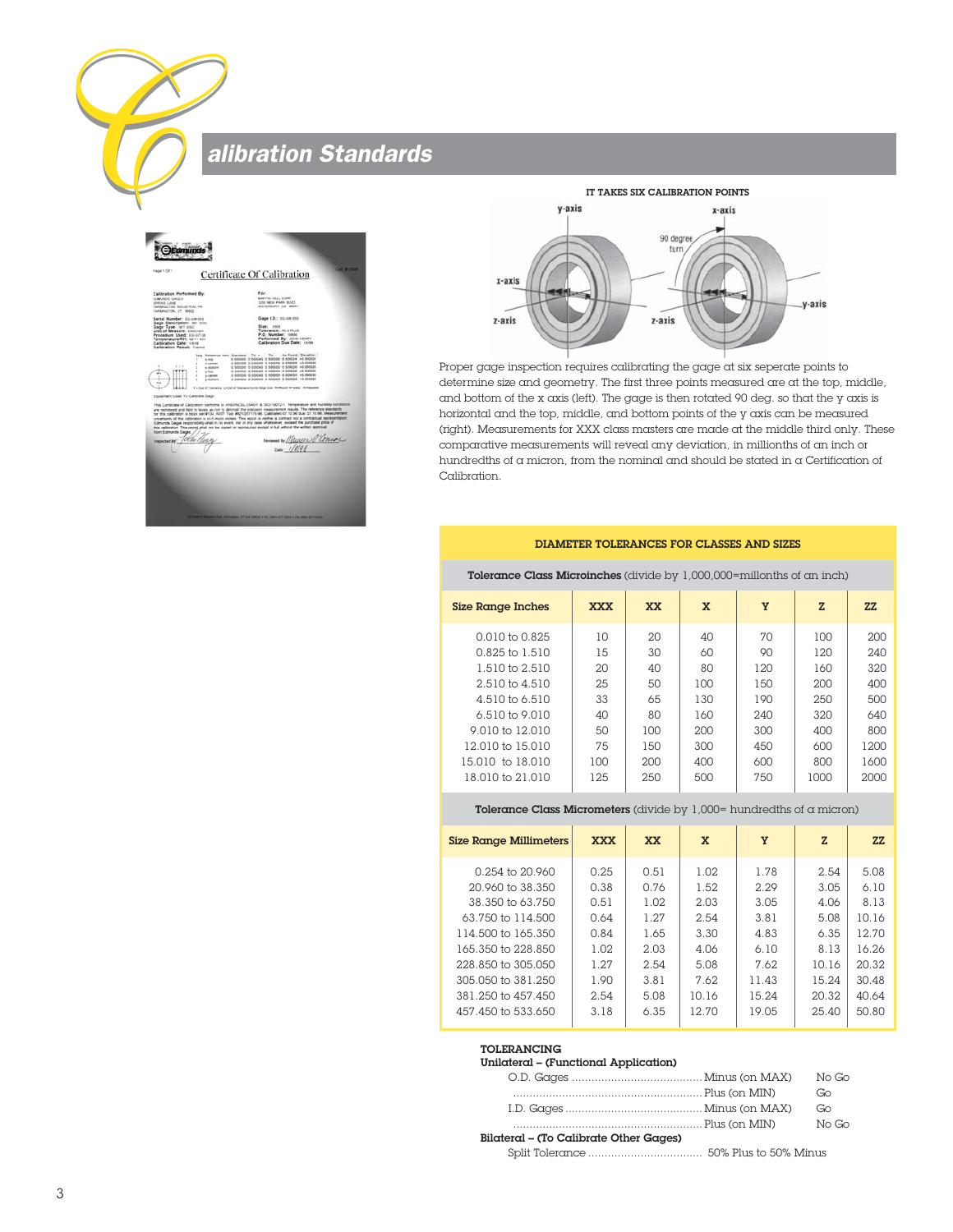





|                  | <b>SIZE RANGE</b>  |         |           |                          |                          |               |
|------------------|--------------------|---------|-----------|--------------------------|--------------------------|---------------|
| Inches           | <b>Millimeters</b> | B (in.) | $C$ (in.) | D (in.)                  | $E$ (in.)                | Weight (lbs.) |
| .040 to .150     | 1.016 to 3.810     | .94     | .19       |                          |                          | .04           |
| .150 to .230     | 3.810 to 5.842     | .94     | .38       |                          | $\overline{\phantom{0}}$ | .08           |
| .230 to .365     | 5.842 to 9.271     | 1.12    | .56       |                          | $\overline{a}$           | .15           |
| .365 to .510     | 9.271 to 12.954    | 1.38    | .75       | $-$                      | $\overline{\phantom{0}}$ | .30           |
| .510 to .825     | 12.954 to 20.955   | 1.75    | .94       | $\equiv$                 | $\overline{a}$           | .60           |
| .825 to 1.135    | 20.955 to 28.829   | 2.12    | 1.12      | $\overline{\phantom{0}}$ | $\overline{a}$           | 1.00          |
| 1.135 to 1.510   | 28.829 to 38.354   | 2.50    | 1.31      | $\overline{\phantom{0}}$ | L.                       | 1.45          |
| 1.510 to 2.010   | 38.354 to 51.054   | 4.00    | 1.50      | 2.88                     | .50                      | 4.50          |
| 2.010 to 2.510   | 51.054 to 63.754   | 4.50    | 1.50      | 3.38                     | .56                      | 5.50          |
| 2.510 to 3.010   | 63.754 to 76.454   | 5.00    | 1.50      | 4.00                     | .62                      | 6.25          |
| 3.010 to 3.510   | 76.454 to 89.154   | 5.50    | 1.50      | 4.50                     | .69                      | 7.00          |
| 3.510 to 4.010   | 89.154 to 101.854  | 6.25    | 1.50      | 5.12                     | .75                      | 9.00          |
| 4.010 to 4.760   | 101.854 to 120.904 | 7.25    | 1.50      | 5.88                     | .88                      | 12.00         |
| 4.760 to 5.510   | 120,904 to 139,954 | 8.25    | 1.50      | 6.62                     | 1.00                     | 15.00         |
| 5.510 to 6.260   | 139.954 to 159.004 | 9.25    | 1.50      | 7.38                     | 1.00                     | 18.40         |
| 6.260 to 7.010   | 159.004 to 178.054 | 10.25   | 1.50      | 8.12                     | 1.00                     | 22.00         |
| 7.010 to 7.760   | 178,054 to 197,104 | 11.25   | 1.50      | 8.88                     | 1.00                     | 25.00         |
| 7.760 to 8.510   | 197.104 to 216.154 | 12.25   | 1.50      | 9.62                     | 1.00                     | 30.00         |
| 8.510 to 9.260   | 216.154 to 235.204 | 13.25   | 1.50      | 10.38                    | 1.00                     | 34.50         |
| 9.260 to 10.010  | 235.204 to 254.254 | 14.25   | 1.50      | 11.12                    | 1.00                     | 39.00         |
| 10.010 to 10.760 | 254.254 to 273.304 | 15.25   | 1.50      | 11.88                    | 1.00                     | 44.00         |
| 10.760 to 11.510 | 273.304 to 292.354 | 16.25   | 1.50      | 12.62                    | 1.00                     | 49.00         |
| 11.510 to 12.260 | 292.354 to 311.404 | 17.25   | 1.50      | 13.38                    | 1.00                     | 55.00         |
| 12.260 to 13.010 | 311.404 to 330.454 | 18.25   | 1.50      | 14.75                    | 1.00                     | 61.00         |
| 13.010 to 13.760 | 330.454 to 349.504 | 19.25   | 1.50      | 15.50                    | 1.00                     | 67.00         |
| 13.760 to 14.510 | 349.504 to 368.554 | 20.25   | 1.50      | 16.25                    | 1.00                     | 73.50         |
| 14.510 to 15.260 | 368.554 to 387.604 | 21.25   | 1.50      | 17.00                    | 1.00                     | 80.00         |
| 15.260 to 16.010 | 387.604 to 406.654 | 22.25   | 1.50      | 17.75                    | 1.00                     | 87.00         |
| 16.010 to 16.760 | 406.654 to 425.704 | 23.25   | 1.50      | 18.50                    | 1.00                     | 95.00         |
| 16.760 to 17.510 | 425.704 to 444.754 | 24.25   | 1.50      | 19.25                    | 1.00                     | 102.00        |
| 17.510 to 18.260 | 444.754 to 463.804 | 25.25   | 1.50      | 20.00                    | 1.00                     | 110.00        |
| 18.260 to 19.010 | 463.804 to 482.854 | 26.25   | 1.50      | 20.75                    | 1.00                     | 119.00        |
| 19.010 to 20.010 | 482.854 to 508.254 | 27.25   | 1.50      | 21.75                    | 1.00                     | 127.00        |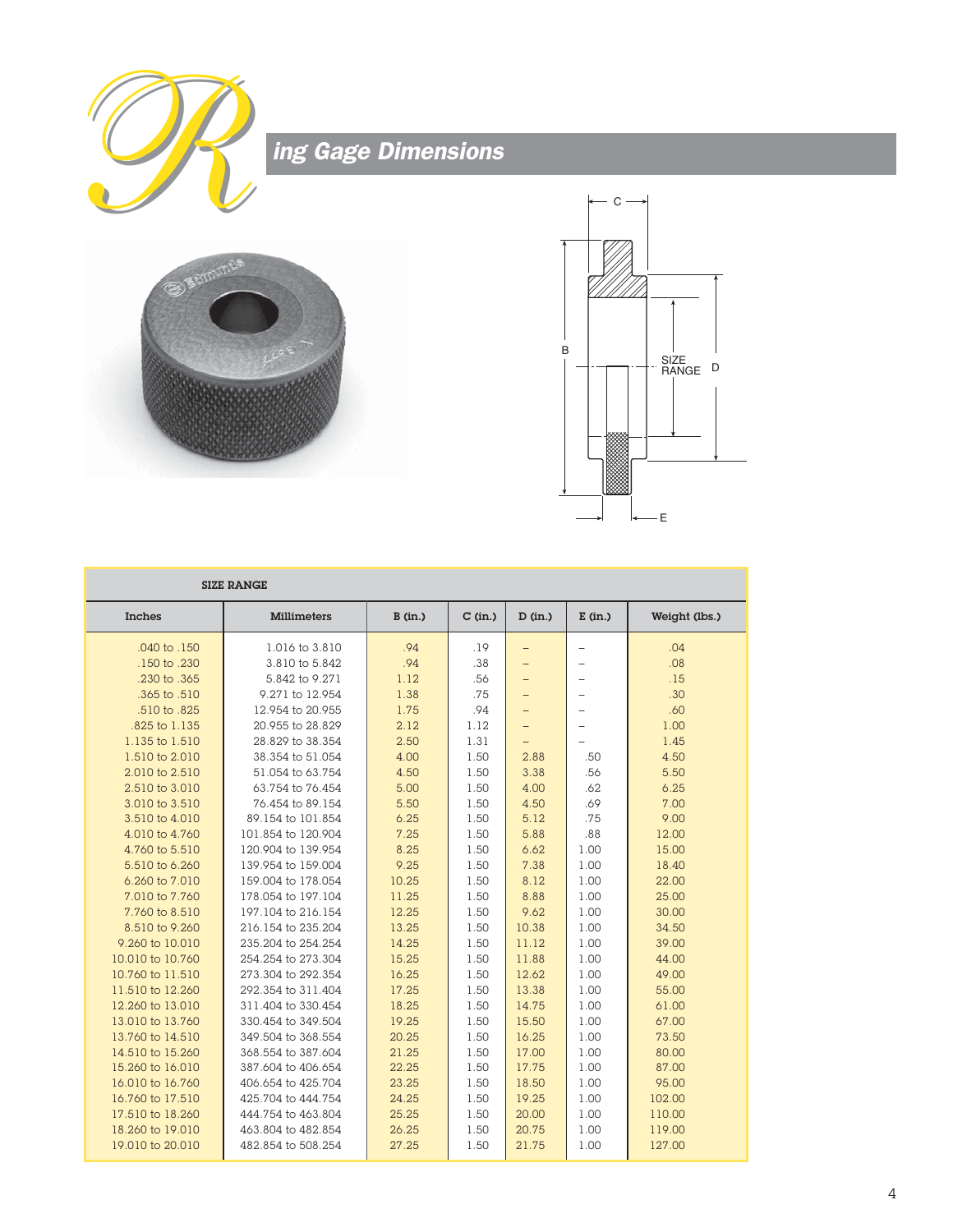

# **Aperlock Plug Gages Dimensions**





|                                                                                     |                                                                                     |                                      | <b>GO MEMBER</b>                    |                                      | <b>NO GO MEMBER</b>             |                                  | <b>HANDLE</b>                        | HANDLE NO.                                 |
|-------------------------------------------------------------------------------------|-------------------------------------------------------------------------------------|--------------------------------------|-------------------------------------|--------------------------------------|---------------------------------|----------------------------------|--------------------------------------|--------------------------------------------|
| <b>SIZE RANGE</b>                                                                   |                                                                                     |                                      |                                     |                                      |                                 |                                  |                                      |                                            |
| Inches                                                                              | <b>Millimeters</b>                                                                  | A(in.)                               | B(in.)                              | A(in.)                               | B(in.)                          | $C$ (in.)                        | D (in.)                              |                                            |
| .230 to .365<br>$.365$ to $.510$<br>.510 to .825<br>.825 to 1.135<br>1.135 to 1.510 | 5.84 to 9.27<br>9.27 to 12.95<br>12.95 to 20.96<br>20.96 to 28.83<br>28.83 to 38.35 | 1.75<br>2.00<br>2.25<br>2.68<br>3.00 | .75<br>1.00<br>1.25<br>1.50<br>1.62 | 1.31<br>1.37<br>1.50<br>1.81<br>2.12 | .31<br>.37<br>.50<br>.62<br>.75 | .37<br>.50<br>.68<br>.87<br>1.00 | 2.75<br>3.00<br>3.25<br>3.62<br>4.00 | $\overline{2}$<br>3<br>$\overline{4}$<br>5 |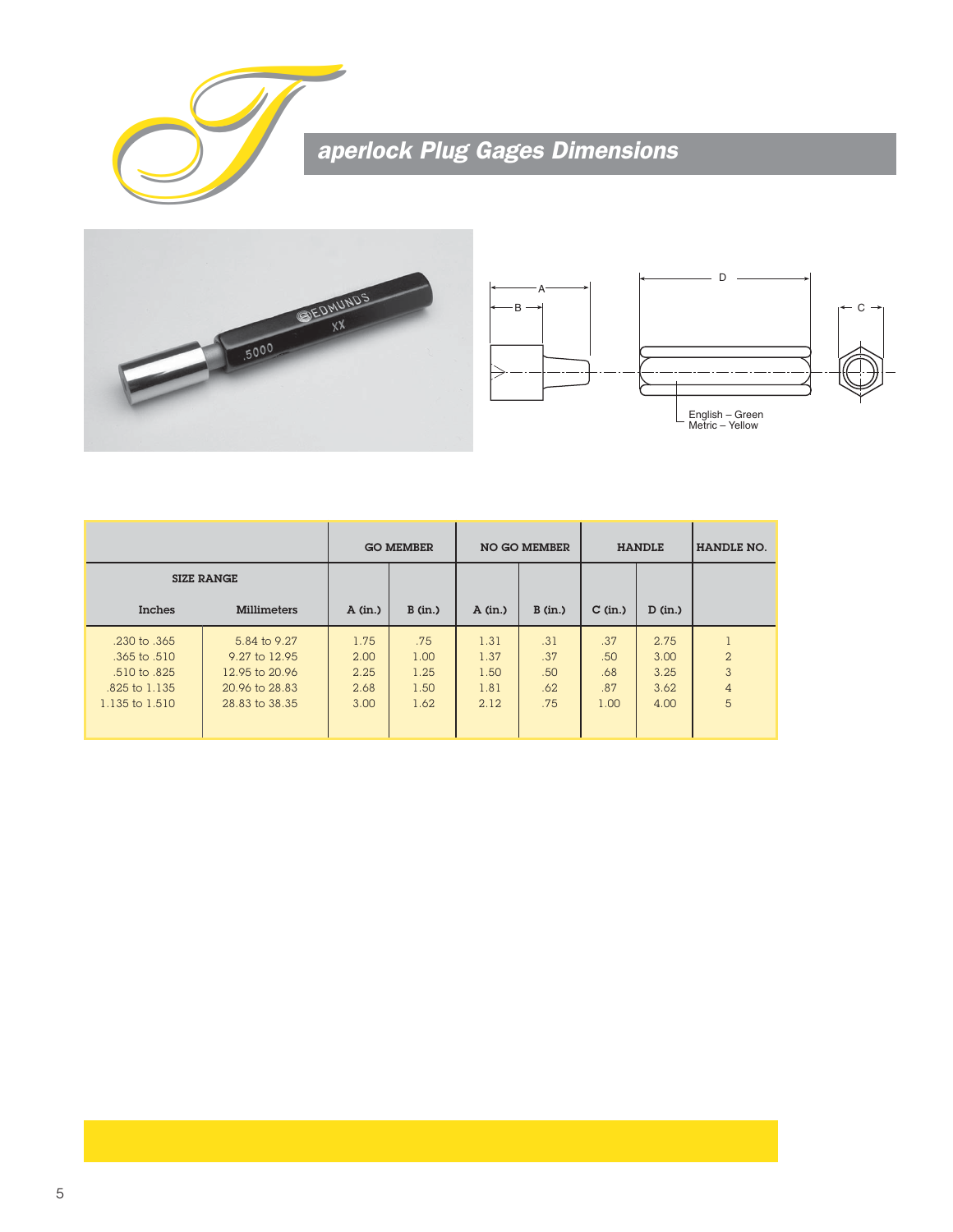

# **The Reader of the Team**<br> **The Reader of the Team**<br> **The Team**<br> **Team**<br> **Team**



| <b>SIZE RANGE</b>            |                  |           |           | <b>GO MEMBER</b> |                          | <b>NO GO MEMBER</b> |         |         |         |                          |               |
|------------------------------|------------------|-----------|-----------|------------------|--------------------------|---------------------|---------|---------|---------|--------------------------|---------------|
| Inches<br><b>Millimeters</b> |                  | $B$ (in.) | $C$ (in.) | D (in.)          | $E$ (in.)                | Weight (lbs.)       | B (in.) | C (in.) | D (in.) | E (in.)                  | Weight (lbs.) |
| .760 to .947                 | 19.30 to 24.05   | 1.25      | .25       | .39              | $\equiv$                 | .25                 | .75     | .25     | .39     | $\overline{\phantom{a}}$ | .15           |
| .947 to 1.135                | 24.05 to 28.83   | 1.37      | .25       | .39              | $\overline{\phantom{a}}$ | .40                 | .75     | .25     | .39     | $\qquad \qquad -$        | .22           |
| 1.135 to 1.510               | 28.83 to 38.35   | 1.50      | .37       | .57              | $\overline{\phantom{a}}$ | .75                 | .75     | .25     | .57     | $\qquad \qquad -$        | .38           |
| 1.510 to 2.010               | 38.35 to 51.05   | 1.87      | .50       | .78              | $\sim$                   | 1.67                | .87     | .31     | .78     | $\qquad \qquad -$        | .78           |
| $2.010 \text{ to } 2.510$    | 51.05 to 63.75   | 2.00      | .50       | .78              | $\equiv$                 | 2.78                | .87     | .31     | .78     | $\qquad \qquad -$        | 1.22          |
| 2.510 to 3.010               | 63.75 to 76.45   | 2.00      | .62       | 1.87             | $\sim$                   | 4.00                | 00.1    | .12     | 1.87    | $\qquad \qquad -$        | 2.00          |
| 3.010 to 3.510               | 76.45 to 89.15   | 2.00      | .62       | 2.25             | $\equiv$                 | 5.44                | L.OO    | .12     | 2.25    | $-$                      | 2.72          |
| $3.510 \text{ to } 4.010$    | 89.15 to 101.85  | 2.12      | .68       | 2.62             | $\sim$                   | 7.55                | 1.00    | .12     | 2.62    | $\qquad \qquad -$        | 3.56          |
| 4.010 to 4.510               | 101.85 to 114.55 | 2.12      | .68       | 3.00             | $\equiv$                 | 9.56                | 1.00    | .12     | 3.00    | $-$                      | 4.50          |
| 4.510 to 5.010               | 114.55 to 127.25 | 2.12      | .68       | 3.43             | $\sim$                   | 11.80               | 1.00    | .12     | 3.43    | $-$                      | 5.55          |
| 5.010 to 5.510               | 127.55 to 139.95 | 2.12      | .68       | 3.87             | -                        | 14.28               | 1.00    | .12     | 3.87    | $-$                      | 6.72          |
| $5.510 \text{ to } 6.010$    | 139.95 to 152.65 | 2.12      | .68       | 4.31             | 1.00                     | 17.00               | 1.00    | .12     | 4.31    | 1.00                     | 8.00          |
| $6.010$ to $6.510$           | 152.65 to 165.35 | 2.12      | .68       | 4.75             | 1.12                     | 19.95               | 1.00    | .12     | 4.75    | 1.33                     | 9.39          |
| 6.510 to 7.010               | 165.35 to 178.05 | 2.12      | .68       | 5.25             | 1.25                     | 23.13               | 1.00    | .12     | 5.25    | 1.25                     | 10.89         |
| 7.010 to 7.510               | 178.05 to 190.25 | 2.12      | .68       | 5.75             | 1.37                     | 26.55               | 1.00    | .12     | 5.75    | 1.37                     | 12.50         |
| 7.510 to 8.010               | 190.25 to 203.45 | 2.12      | .68       | 6.25             | 1.50                     | 30.00               | 1.00    | .12     | 6.25    | 1.50                     | 14.20         |



English–Green Metric–Yellow

| <b>SIZE RANGE</b>         |                    |        |        |                       | Screw          | Handle |
|---------------------------|--------------------|--------|--------|-----------------------|----------------|--------|
| Inches                    | <b>Millimeters</b> | A(in.) | B(in.) | H (in.)               | #              | No.    |
| $.760 \text{ to } 0.947$  | 19.30 to 24.05     | .50    | 4.00   | $.250 - 20$ UNC $-2B$ | 3              | 2.50   |
| $.947$ to 1.135           | 24.05 to 28.83     | .62.   | 4.00   | $.250 - 20$ UNC $-2B$ | 3              | 3.50   |
| 1.135 to 1.510            | 28.83 to 38.35     | .81    | 4.00   | $.375 - 16$ UNC $-2B$ | $\overline{4}$ | 4.50   |
| 1.510 to $2.010$          | 38.35 to 51.05     | 1.00   | 4.50   | .500-20 UNF-2B        |                | 5.50   |
| $2.010 \text{ to } 2.510$ | 51.05 to 63.75     | 1.12.  | 5.00   | .500-20 UNF-2B        |                | 6.00   |
| $2.510 \text{ to } 8.010$ | 63.75 to 203.45    | 1.25   | 6.00   | $.875 - 14$ UNF $-2B$ | 2              | 7.00   |
|                           |                    |        |        |                       |                |        |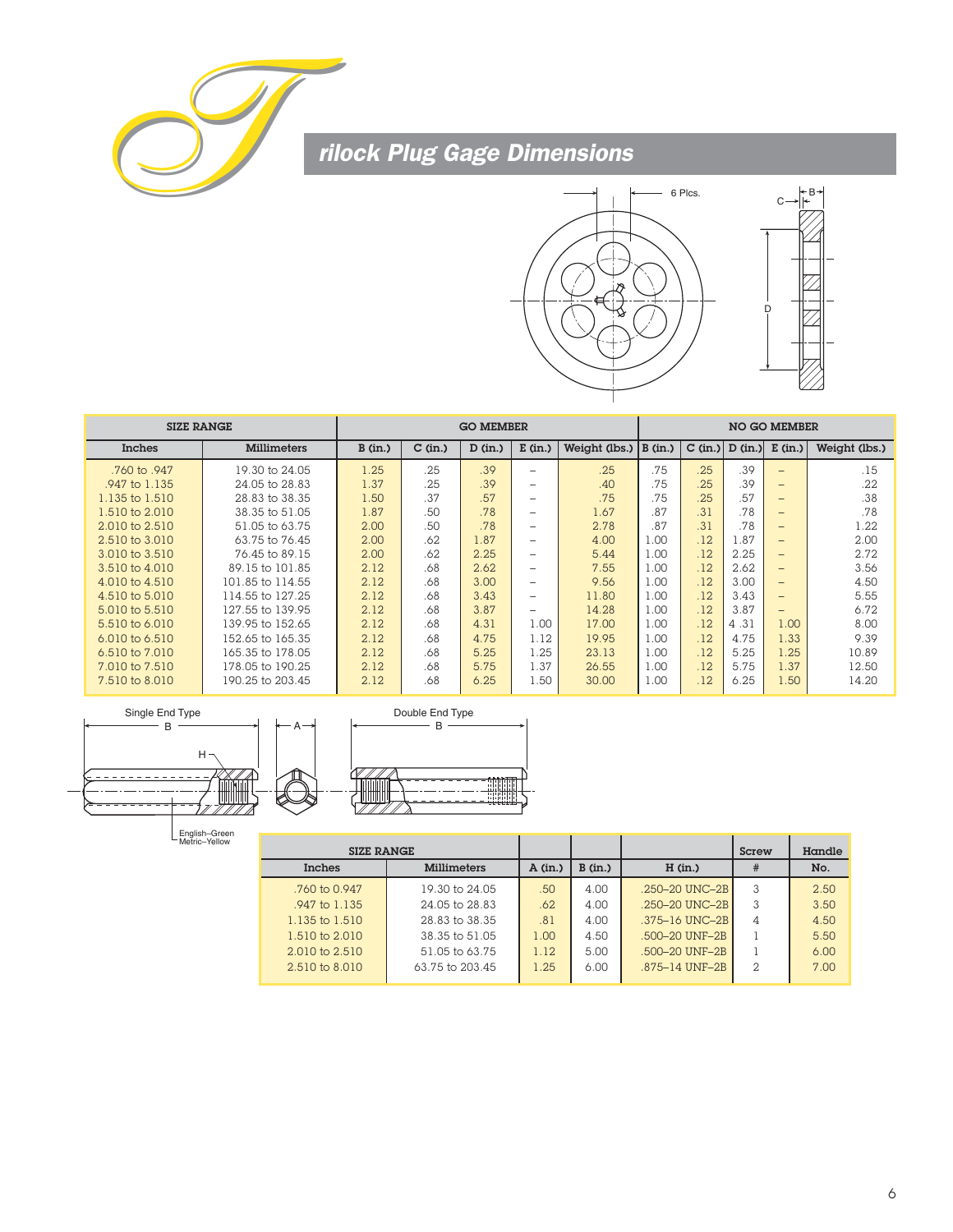



|                  | <b>SIZE RANGE</b><br><b>MEMBER</b> |        |        |           |         |                                                             |      |      |                      |  |
|------------------|------------------------------------|--------|--------|-----------|---------|-------------------------------------------------------------|------|------|----------------------|--|
| Inches           | <b>Millimeters</b>                 | A(in.) | B(in.) | $C$ (in.) | D (in.) | $ \text{Weight (lbs.)}  \mathbf{E (in.)}  \mathbf{F (in.)}$ |      |      | <b>HANDLE</b><br>NO. |  |
| .230 to .365     | 5.84 to 9.27                       | 2.18   | 1.18   | .31       | .75     | .06                                                         | .37  | 2.75 |                      |  |
| $.365$ to $.510$ | 9.27 to 12.95                      | 2.50   | 1.50   | .37       | 1.00    | .14                                                         | .50  | 3.00 | $\overline{2}$       |  |
| .510 to .825     | 12.95 to 20.96                     | 2.87   | 1.87   | .50       | 1.25    | .44                                                         | .68  | 3.25 | 3                    |  |
| .825 to 1.135    | 20.96 to 28.83                     | 3.31   | 2.12.  | .62       | 1.37    | .95                                                         | .87  | 3.62 | $\overline{4}$       |  |
| 1.135 to 1.510   | 28.83 to 38.35                     | 3.75   | 2.37   | .75       | 1.50    | 1.87                                                        | 1.00 | 4.00 | 5                    |  |



|                                  | <b>SIZE RANGE</b>                |              | <b>MEMBER</b>                                                           |              |                      |               |              |                                    |              |  |  |
|----------------------------------|----------------------------------|--------------|-------------------------------------------------------------------------|--------------|----------------------|---------------|--------------|------------------------------------|--------------|--|--|
| Inches                           | <b>Millimeters</b>               | B(in.)       | Weight (lbs.)<br>$E$ (in.)<br>F (in.)<br>$C$ (in.)<br>D (in.)<br>G(in.) |              | <b>HANDLE</b><br>NO. |               |              |                                    |              |  |  |
| 1.510 to 2.010<br>2.010 to 2.510 | 38.35 to 51.05<br>51.05 to 63.75 | 1.87<br>2.00 | .87<br>.87                                                              | 1.87<br>2.00 | 1.67<br>2.78         | .00.1<br>1.12 | 4.50<br>5.00 | .500 - 20 UNEF<br>$.500 - 20$ UNEF | 5.50<br>6.00 |  |  |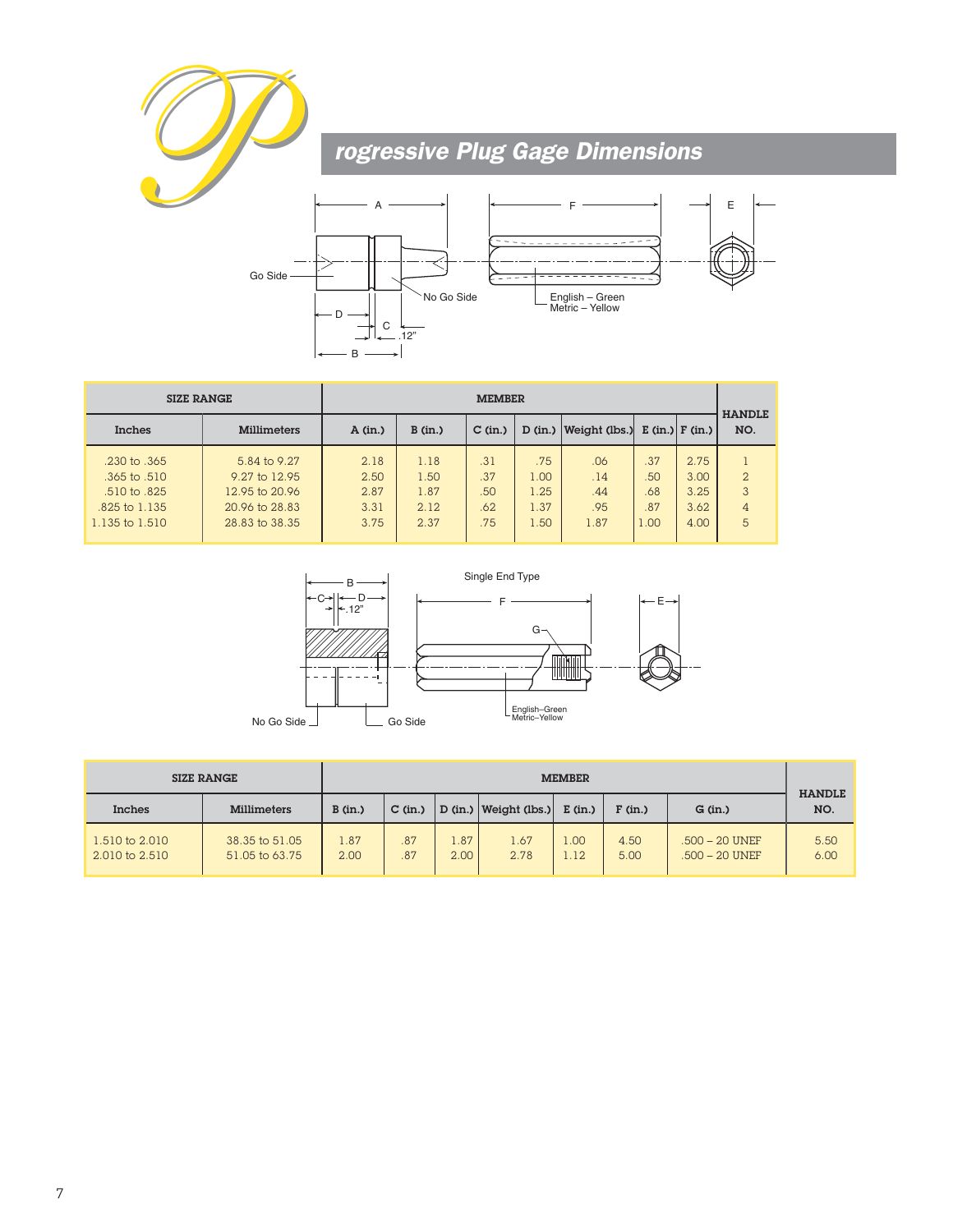



|                              | <b>SIZE RANGE</b>            | STYLES 1 AND 2 |            |              |                                              |                                      |             | STYLE 3    |                          |              |            |            |            |              |          |
|------------------------------|------------------------------|----------------|------------|--------------|----------------------------------------------|--------------------------------------|-------------|------------|--------------------------|--------------|------------|------------|------------|--------------|----------|
| <b>Inches</b>                | <b>Millimeters</b>           | A(in.)         |            |              | $B(in.) \mid C(in.) \mid D(in.) \mid F(in.)$ |                                      |             |            | G(in.)   H(in.)   A(in.) | B(in.)       | C(in.)     | D(in.)     | F(in.)     | G(in.)       | Grip No. |
| .150 to .230<br>.230 to .365 | 3.81 to 5.04<br>5.84 to 9.27 | .87<br>00.1    | .68<br>.81 | 1.18<br>1.31 | .25<br>.25                                   | .15 <sup>7</sup><br>.15 <sup>7</sup> | 080.<br>128 | .37<br>.43 | .43<br>.50               | 1.25<br>1.31 | .75<br>.81 | .25<br>.25 | .15<br>.15 | .080<br>.128 |          |



| <b>SIZE RANGE</b>  | STYLES 1 AND 2     |        |        |      |                      |     |                                   |     |      |      |                   |      |       |        |                |
|--------------------|--------------------|--------|--------|------|----------------------|-----|-----------------------------------|-----|------|------|-------------------|------|-------|--------|----------------|
| Inches             | <b>Millimeters</b> | A(in.) | B(in.) |      | C(in.) D(in.) F(in.) |     | G(in.)   H(in.)   A(in.)   B(in.) |     |      |      | $C(in.)$ $D(in.)$ |      | F(in. | G(in.) | Grip No.       |
| $.365$ to $.510$   | 9.27 to 12.95      | 1.12   | 2.06   | 1.43 | .010                 | .15 | .188                              | .50 | .56  | 1.50 | .87               | .010 | .15   | .188   | 2              |
| .510 to .825       | 12.95 to 20.96     | 1.25   | 2.18   | 1.56 | .010                 | .15 | .250                              | .56 | .62. | 1.56 | .93 <sub>1</sub>  | .010 | .15   | .250   | 3              |
| .825 to 1.135      | 20.96 to 28.83     | 1.37   | 2.56   | 1.68 | .010                 | .15 | .500                              | .62 | .68  | 1.87 | l.OO l            | .010 | .15   | .500   | $\overline{4}$ |
| $1.135$ to $1.510$ | 28.83 to 38.35     | 1.62   | 2.81   | 1.93 | 010                  | .15 | 625                               | .75 | .81  | 2.00 | 1.12              | .010 | .15   | .625   | 5              |



|                                  | <b>SIZE RANGE</b>                | STYLE 2 AND 3<br><b>STYLE 1</b> |                         |            |                 |            |                |            |            |            |              |            |            |              |              |             |
|----------------------------------|----------------------------------|---------------------------------|-------------------------|------------|-----------------|------------|----------------|------------|------------|------------|--------------|------------|------------|--------------|--------------|-------------|
| <b>Inches</b>                    | <b>Millimeters</b>               | B(in.)                          | C(in.)                  |            | $D(in.)$ H(in.) | J(in.)     | (lbs.)  B(in.) |            | C(in.)     | D(in.)     | H(in.)       | J(in.)     | K(in.)     | #2<br>(lbs.) | #3<br>(lbs.) | Grip<br>No. |
| 1.510 to 2.010<br>2.010 to 2.510 | 38.35 to 51.05<br>51.05 to 63.75 | 1.87<br>2.00                    | .50 <sub>1</sub><br>.50 | .78<br>.78 | .25<br>.25      | .75<br>.75 | 1.67<br>2.78   | .87<br>.87 | .31<br>.31 | .78<br>.78 | 1.25<br>1.25 | .75<br>.75 | .25<br>.25 | 1.56<br>2.45 | .78<br>.55   | 6           |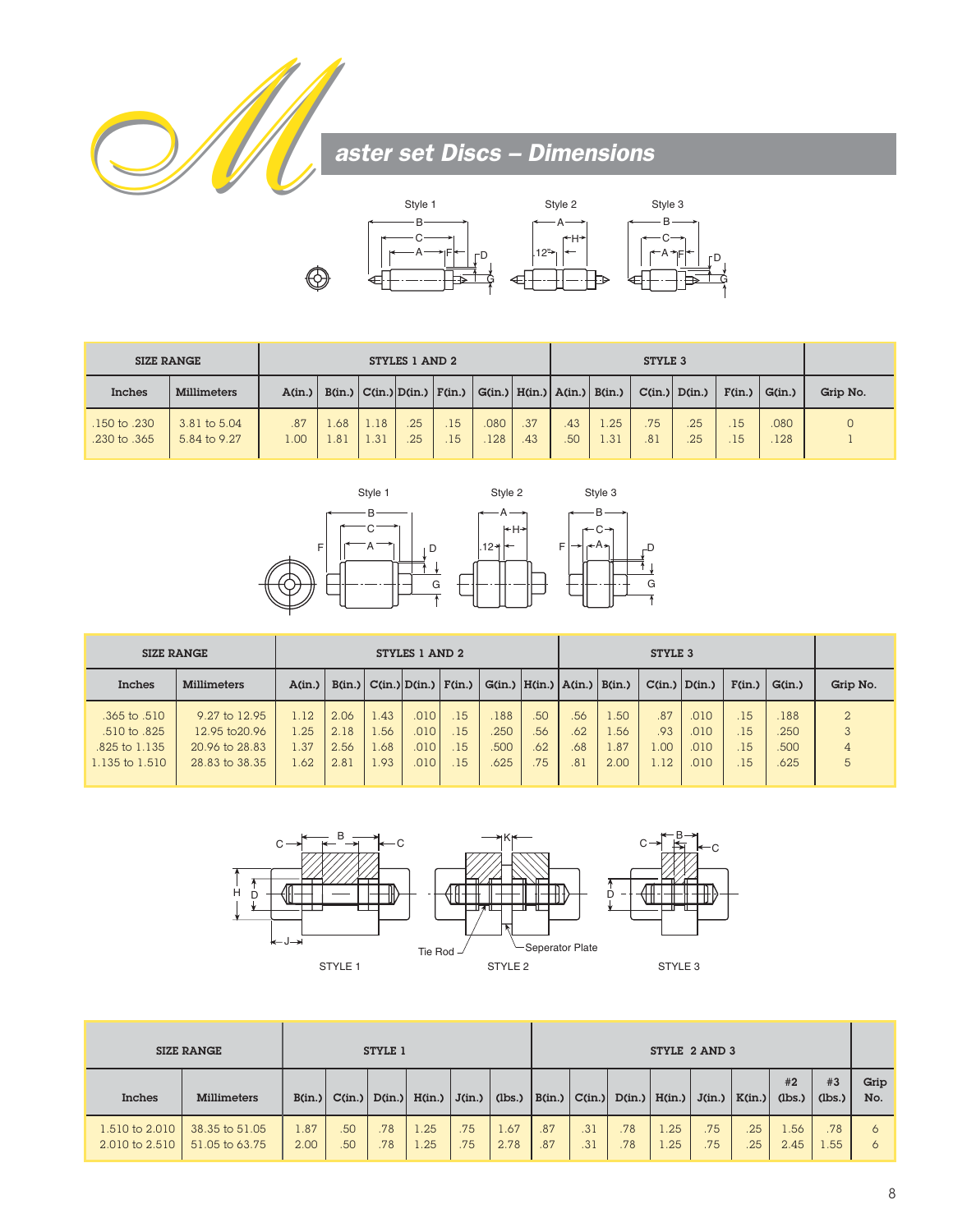



|                           | <b>SIZE RANGE</b>  |        |        |        | <b>STYLE 1</b>           |      |      |                  | STYLE 2 AND 3   |     |                   |        |      |     |      |      |                                                    |      |
|---------------------------|--------------------|--------|--------|--------|--------------------------|------|------|------------------|-----------------|-----|-------------------|--------|------|-----|------|------|----------------------------------------------------|------|
| Inches                    | <b>Millimeters</b> | B(in.) | C(in.) | D(in.) | G(in.) H(in.) J(in.)     |      |      |                  | $lbs.$ $B(in.)$ |     | $C(in.)$ $D(in.)$ | H(in.) |      |     | #2   | #3   | $J(in.)   K(in.)   (lbs.)   (lbs.)   G(in.)   No.$ | Grip |
| 2.510 to 3.010            | 63.75to 76.45      | 2.00   | .62    | 1.87   | $\overline{\phantom{0}}$ | 1.50 | .69  | 3.0              |                 | .12 | L.87              | 1.50   | 1.69 | 25  | 5.0  | 2.0  |                                                    |      |
| $3.010$ to $3.510$        | 76.45to 89.15      | 2.00   | .62    | 2.25   | $\overline{\phantom{0}}$ | 1.50 | .69  | 4.0 <sub>l</sub> |                 | .12 | 2.25              | 1.50   | 1.69 | 25  | 5.8  | 2.7  | $\qquad \qquad$                                    |      |
| $3.510 \text{ to } 4.010$ | 89.15 to 101.85    | 2.12   | .68    | 2.62   | $\overline{\phantom{0}}$ | 1.50 | .69  | 5.5              |                 | .12 | 2.62              | 1.50   | 1.69 | 25  | 7.5  | 3.6  | $\qquad \qquad$                                    |      |
| 4.010 to 4.510            | 101.85 to 114.55   | 2.12   | .68    | 3.00   | $\overline{\phantom{0}}$ | 1.50 | 1.69 | 6.8              |                 | .12 | 3.00              | 1.50   | 1.69 | 25  | 9.5  | 4.5  | $\overline{\phantom{0}}$                           |      |
| 4.510 to 5.010            | 114.55 to 127.25   | 2.12   | .68    | 3.43   | $\overline{\phantom{0}}$ | 1.50 | 1.69 | 7.5              |                 | .12 | 3.43              | 1.50   | 1.69 | .25 | 11.5 | 5.6  |                                                    |      |
| 5.010 to 5.510            | 127.55 to 139.95   | 2.12   | .68    | 3.87   | $-$                      | 1.50 | 1.69 | 9.8              |                 | .12 | 3.87              | 1.50   | 1.69 | .25 | 14.0 | 6.7  | $\overline{\phantom{0}}$                           |      |
| $5.510 \text{ to } 6.010$ | 139.95 to 152.65   | 2.12   | .68    | 4.31   | 1.00                     | 1.50 | .69  | 11.5             |                 | .12 | 4.31              | 1.50   | 1.69 | 25  | 16.5 | 8.0  | 1.00                                               |      |
| $6.010$ to $6.510$        | 152.65 to 165.35   | 2.12   | .68    | 4.75   | 1.12                     | 1.50 | 1.69 | 13.0             |                 | .12 | 4.75              | 1.50   | 1.69 | 25  | 19.0 | 9.4  | 1.12                                               |      |
| $6.510 \text{ to } 7.010$ | 165.35 to 178.05   | 2.12   | .68    | 5.25   | 1.25                     | 1.50 | .69  | 14.5             |                 | .12 | 5.25              | 1.50   | 1.69 | 25  | 21.0 | 10.9 | .25                                                |      |
| 7.010 to 7.510            | 178.05 to 190.75   | 2.12   | .68    | 5.75   | 1.38                     | 1.50 | .69  | 16.6             |                 | .12 | 5.75              | 1.50   | 1.69 | .25 | 26.0 | 12.5 | 1.37                                               |      |
| 7.510 to 8.010            | 190.75 to 203.45   | 2.12   | .68    | 6.25   | 1.50                     | 1.50 | 1.69 | 18.5             |                 | .12 | 6.25              | 1.50   | 1.69 | 25  | 29.0 | 14.2 | 1.50                                               |      |

|                    | <b>SIZE RANGE</b>  | <b>STYLE 3</b> |      |               |  |  |  |  |
|--------------------|--------------------|----------------|------|---------------|--|--|--|--|
| <b>Inches</b>      | <b>Millimeters</b> |                |      | Weight (lbs.) |  |  |  |  |
| 8.010 to 8.510     | 203.45 to 216.15   | 6.75           | 1.63 | 16.00         |  |  |  |  |
| 8.510 to 9.010     | 216.15 to 228.25   | 7.25           | 1.75 | 18.00         |  |  |  |  |
| $9.010$ to $9.510$ | 228.25 to 241.55   | 7.75           | 1.88 | 20.00         |  |  |  |  |
| 9.510 to 10.010    | 241.55 to 254.25   | 8.25           | 2.00 | 22.25         |  |  |  |  |
| 10.010 to 10.510   | 254.25 to 266.95   | 8.75           | 2.13 | 24.50         |  |  |  |  |
| 10.510 to 11.010   | 266.95 to 279.65   | 9.25           | 2.25 | 27.00         |  |  |  |  |
| 11.010 to 11.510   | 279.65 to 292.35   | 9.75           | 2.38 | 29.50         |  |  |  |  |
| 11.510 to 12.010   | 292.35 to 305.05   | 10.25          | 2.50 | 32.00         |  |  |  |  |
| 12,010 to 12,510   | 305.05 to 317.75   | 10.75          | 2.63 | 34.75         |  |  |  |  |
| 12.510 to 13.010   | 317.75 to 330.45   | 11.25          | 2.75 | 37.50         |  |  |  |  |
| 13.010 to 13.510   | 330.45 to 343.15   | 11.75          | 2.88 | 40.50         |  |  |  |  |
| 13.510 to 14.010   | 343.15 to 355.85   | 12.25          | 3.00 | 43.50         |  |  |  |  |
| 14,010 to 14,510   | 355.85 to 368.55   | 12.75          | 3.13 | 46.75         |  |  |  |  |
| 14.510 to 15.010   | 368.55 to 381.25   | 13.25          | 3.25 | 50.00         |  |  |  |  |
| 15,010 to 15,510   | 381.25 to 393.95   | 13.75          | 3.38 | 53.25         |  |  |  |  |
| 15.510 to 16.010   | 393.95 to 406.65   | 14.25          | 3.50 | 57.00         |  |  |  |  |
| 16,010 to 16,510   | 406.65 to 419.35   | 14.75          | 3.63 | 60.50         |  |  |  |  |
| 16.510 to 17.010   | 419.35 to 432.05   | 15.25          | 3.75 | 64.25         |  |  |  |  |
| 17.010 to 17.510   | 432.05 to 444.75   | 15.75          | 3.88 | 68.00         |  |  |  |  |
| 17.510 to 18.010   | 444.75 to 457.45   | 16.25          | 4.00 | 72.00         |  |  |  |  |

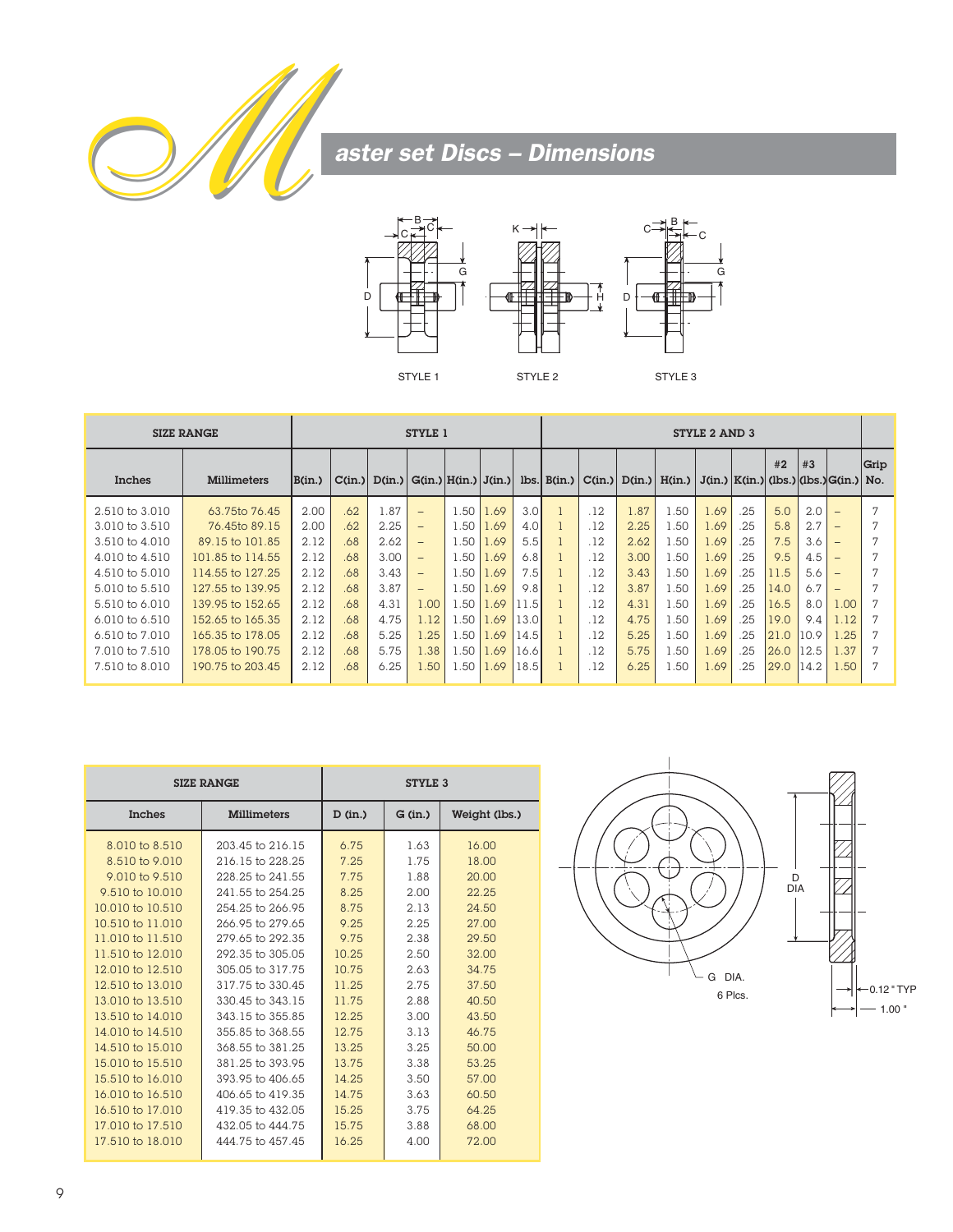# **RING GAGE BASICS**

## **Ten questions to ask when buying ring gages**

**To determine whether the are considering will best meet your requirements, you need to ask the right questions.** 

**ring gages you**  treat these gages as commodity items. As a hile the quality of cylindrical ring gages can vary depending on the manufacturer, customers often result, the primary question that customers ask is, "what is your price and delivery?" In reality, that should be the last question asked. Here are several questions you should pose first, to ensure the gages you purchase truly meet your company's requirements and industry standards.

> **What material is used to manufacture the ring gages?** It is important that the ring gage material be stable and hard. Good quality tool steels such as "O-1" and alloy steels such as "8620" are appropriate choices. Steel blanks should be heat-treated to a minimum of 58 Rc.

**Do you inspect incoming material for adherence to hardening specifications?** The material is the foundation of ring gage quality, so the answer should be an emphatic "yes".

**After heat treating, do you stabilize the material?** While heat-treating helps stabilize steel blanks, subsequent grinding operations can affect the material by introducing heat, which will induce stress. A quality conscious gage manufacturer will eliminate material fluctuations entirely by putting the blanks through a stabilization process, which involves cycling the ring gages through temperature extremes from  $-130$  degrees F to  $+300$  degrees F. Further, flange type ring gages should be stabilized again after grinding.

**Are your gages precision lapped by hand?** Lapping is the process in which minuscule amounts of material are removed to bring the ring to final size and within tolerance. It is the final process in ring gage manufacturing and extremely critical. It requires a highly skilled person who has learned to "feel" a millionth of an inch. No automatic lapping machine comes as close in accuracy or precision as a person who has mastered the art. Unskilled lapping can result in rings with excessive out-of-roundness or tapered conditions.

**Do you inspect your gages in a temperature controlled Metrology laboratory?** Although ring gages are inspected for size in a temperature controlled lapping room, it is important that final inspection occur in a separate, environmentally controlled Metrology laboratory. In addition, the master set of gages used in the laboratory should be traceable to the National Institute of Standards and Technology (NIST), Gaithersburg M.D..

**What is the sampling of gages you inspect?** To insure the utmost integrity, every ring gage should be inspected before it is shipped to a customer.

**Will you certify my ring gages?** This is becoming more important as the International Organization for Standardization (ISO), Geneva Switzerland and other quality improvement programs demand gage calibration and tracking documentation. Make sure your gage manufacturer has the documentation systems in place to certify, track, store and update gage information.

**Do you certify both class and size?** Both types of certifications detail the standards followed and included NIST traceable statements for the laboratory. A Certification of Class simply states that the ring gage has been inspected and found to be within the tolerance band of the class that is marked on the ring. A Certification of Sizes provides actual size deviations from nominal for calibration points in two axii and three planes, for a total of six readings.

**Does the certification contain a "Statement of Uncertainty"?** A proper prepared certification should also contain a statement of uncertainty for the readings given.

**What is your price and delivery?** Only at this point, when you have received answers to the previous nine questions, is it an appropriate time to ask this final question.